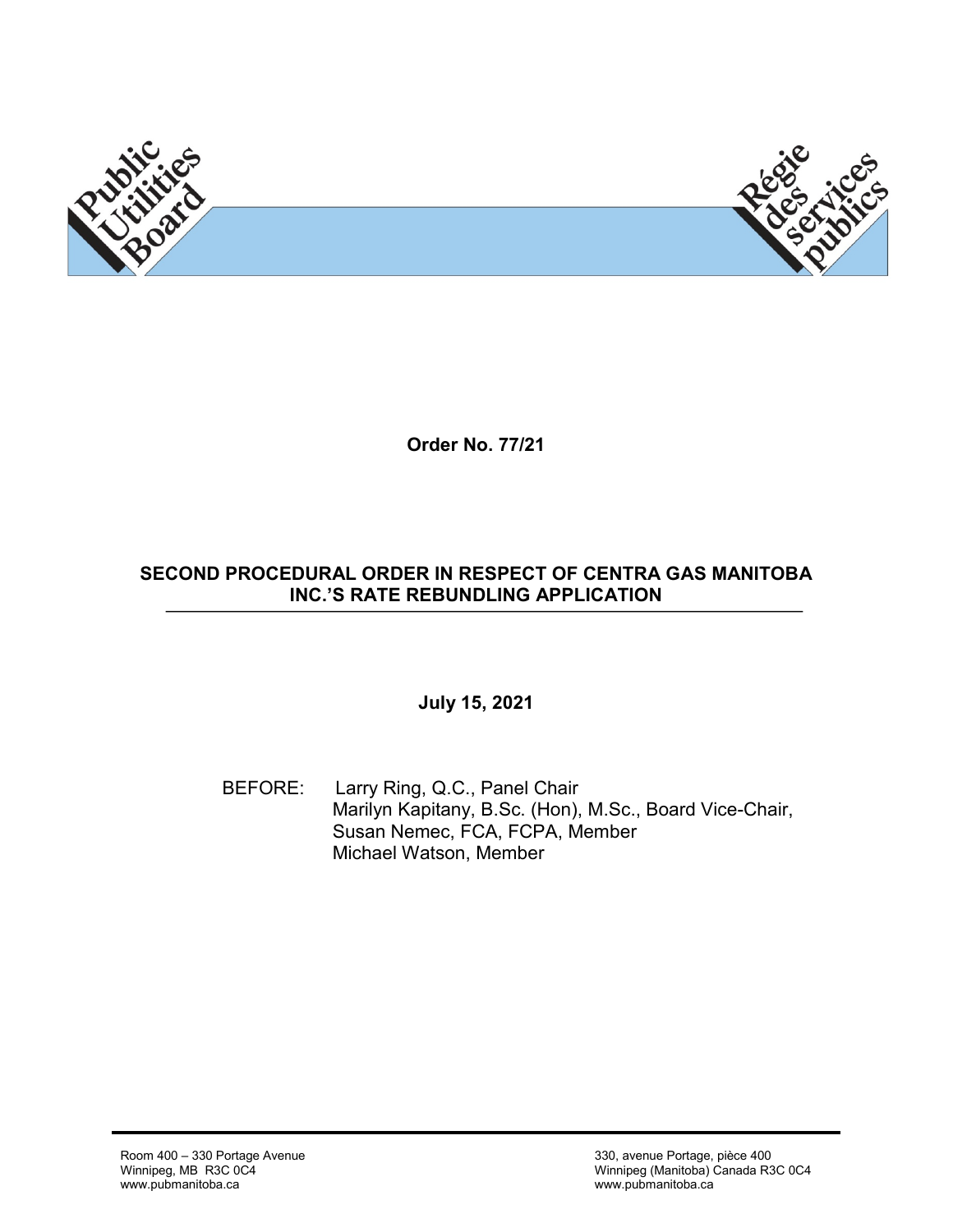



# **Table of Contents**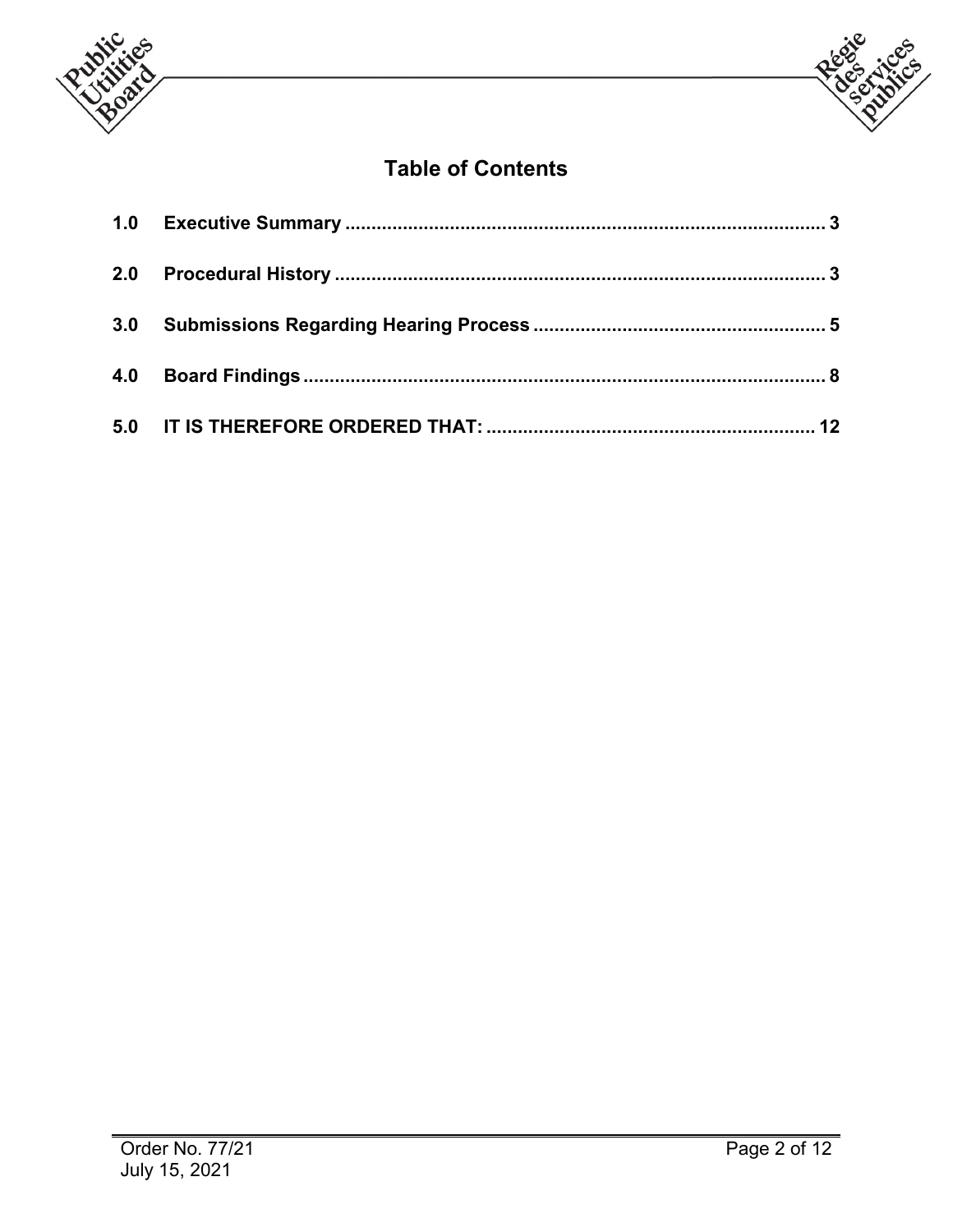



## **1.0 Executive Summary**

This is the second Procedural Order in respect of Centra's Rate Rebundling Application (the "Application"). By this Order, the Public Utilities Board (the "Board") approves the Applications to Intervene by Consumers' Association of Canada (Manitoba) Inc. ("CAC") and Direct Energy Marketing Limited ("Direct Energy"). Approved interveners are required, within 10 days of the issuance of this Order, to prepare and file their detailed cost estimates with the Board for review and comment by Board staff, pursuant to the process set out in the Board's Interim Intervener Costs Policy.

The Board also grants Centra's motion that certain information within the Application be received by the Board in confidence pursuant to Rule 13(2), and establishes a process and timeline for the filing of Information Requests.

### **2.0 Procedural History**

On March 23, 2021, Centra filed its Application in response to Directive 14 of Order 65/11 with the Board. In its filing of the Application, Centra requested that the Board receive portions of its Application in confidence pursuant to Rule 13(2) of the Board's Rules of Practice and Procedure.

On June 25, 2021, Centra issued Procedural Order 69/21. By that Order, the Board directed a process for the hearing of the Application and established a deadline for the receipt of Intervener requests. The Board also provided Centra with the opportunity to file written comments in respect of any Intervener requests.

On July 2, 2021, the Board received applications for Intervener status from CAC and Direct Energy. On July 7, 2021, Centra filed written comments regarding CAC's and Direct Energy's Applications to Intervene.

By email dated July 7, 2021, the Board provided CAC with the opportunity to respond to Centra's written comments. CAC provided its response to the Board on July 9, 2021.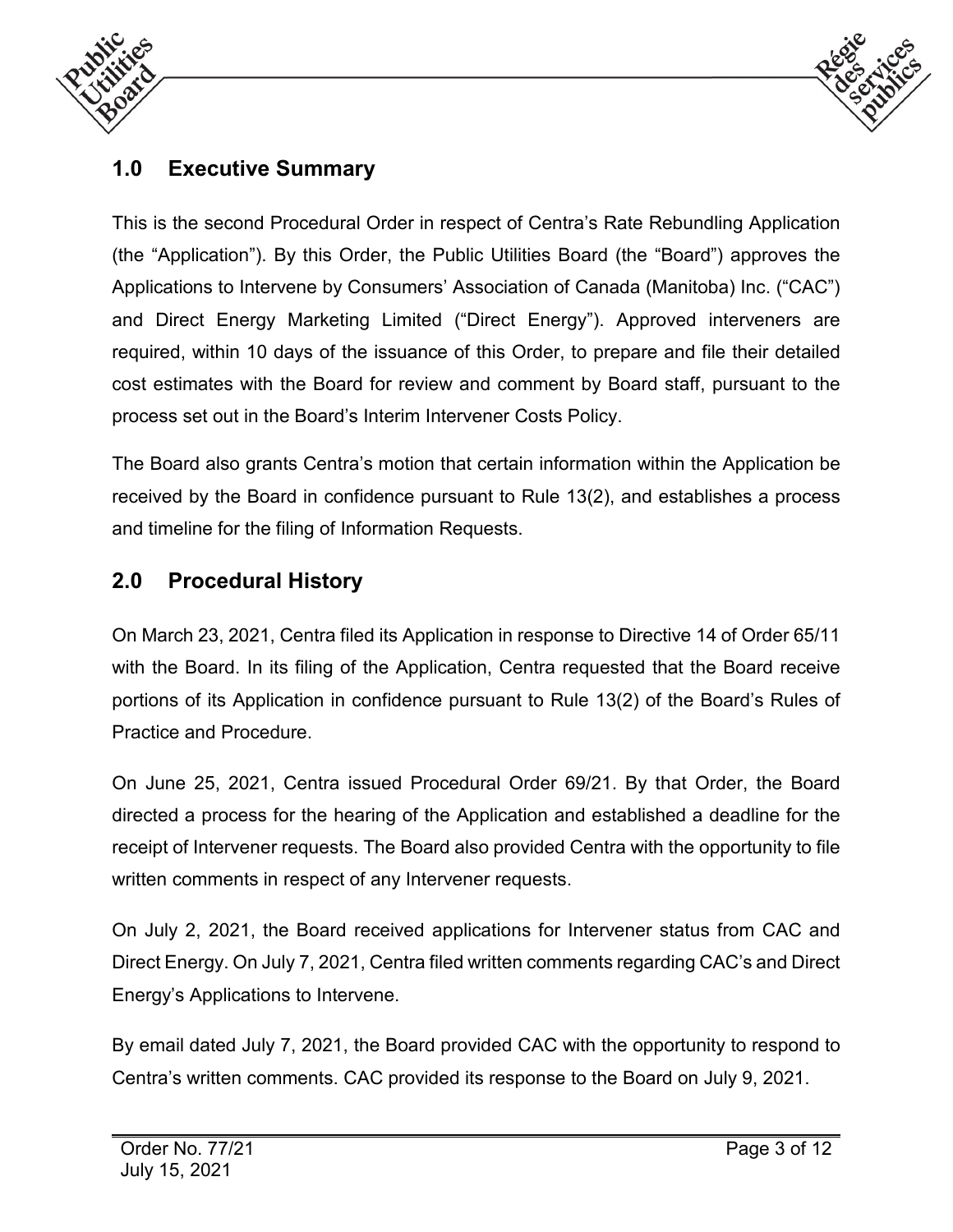

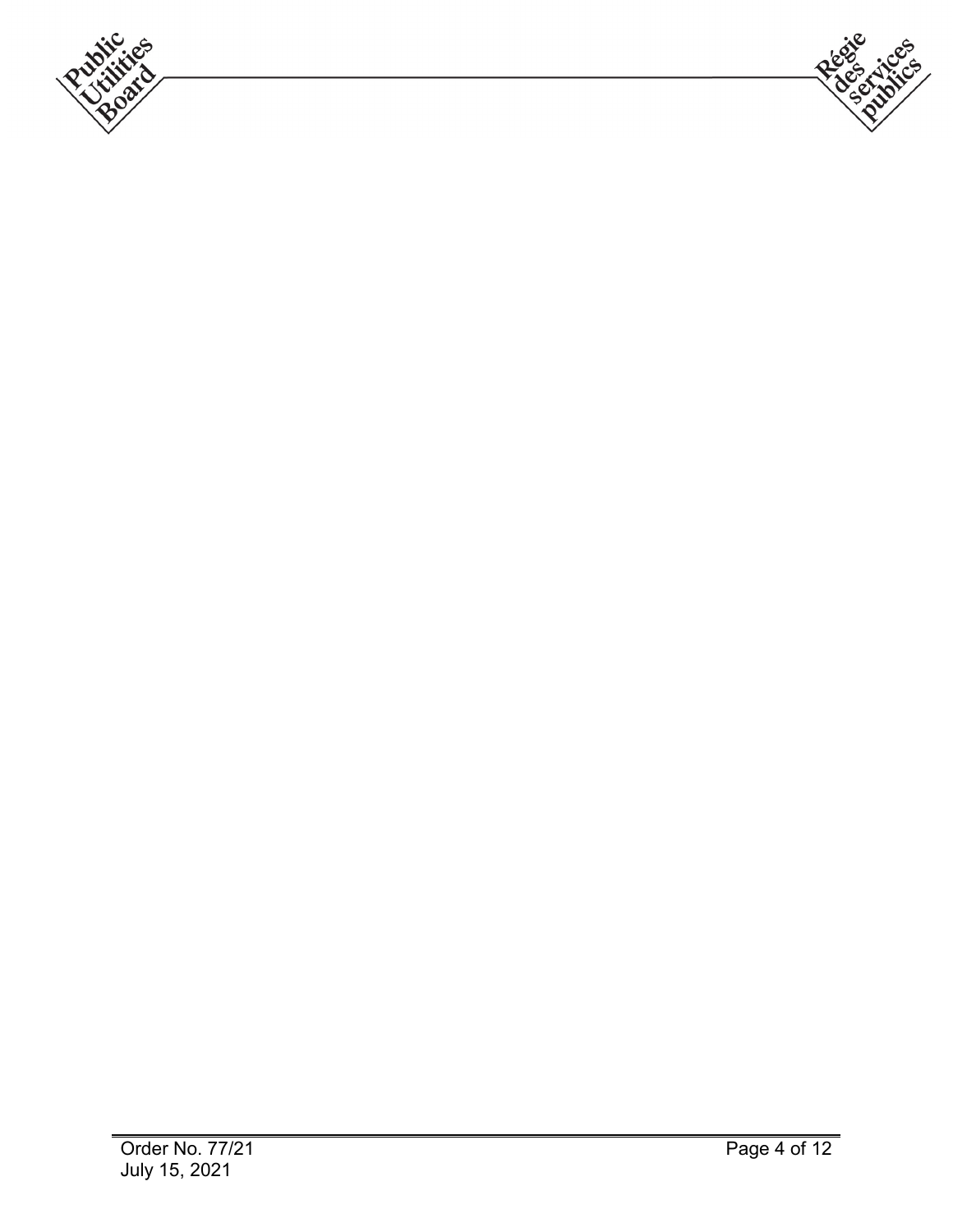



## **3.0 Submissions Regarding Intervener Participation**

### **CAC**

As set out in CAC's Intervener Application form, CAC is a volunteer, non-profit, independent organization working to inform and empower customers, and to represent the consumer interest in Manitoba. CAC submits that it represents the interests of consumers across Manitoba in a number of areas, including regulatory review of utilities, and that it has been a regular intervenor in regulatory matters concerning Centra for over thirty years.

The organization seeks input on its policy positions from consumers through the innovative use of surveys, focus groups, social media, and through its ongoing programs and services to the public. Between 2019 to 2021, CAC was in contact with close to 8,000 customers through consumer engagement activities, information events, workshops, focus groups, and other programs.

CAC seeks to intervene in this proceeding to represent the interests of residential natural gas customers. CAC asserts that it intends to pursue a comprehensive intervention focussed on issues of importance to residential natural gas customers. CAC submits that the Application has the potential to impact costs to consumers and the calculation of these costs, and also may potentially change the way consumers view and access information about their costs.

If granted Intervenor status, CAC intends to retain two expert consultants on technical issues and policy issues relating to the Application. CAC also submits that it may seek the services of a professional research firm on matters requiring customer input. CAC intends to seek an award of costs.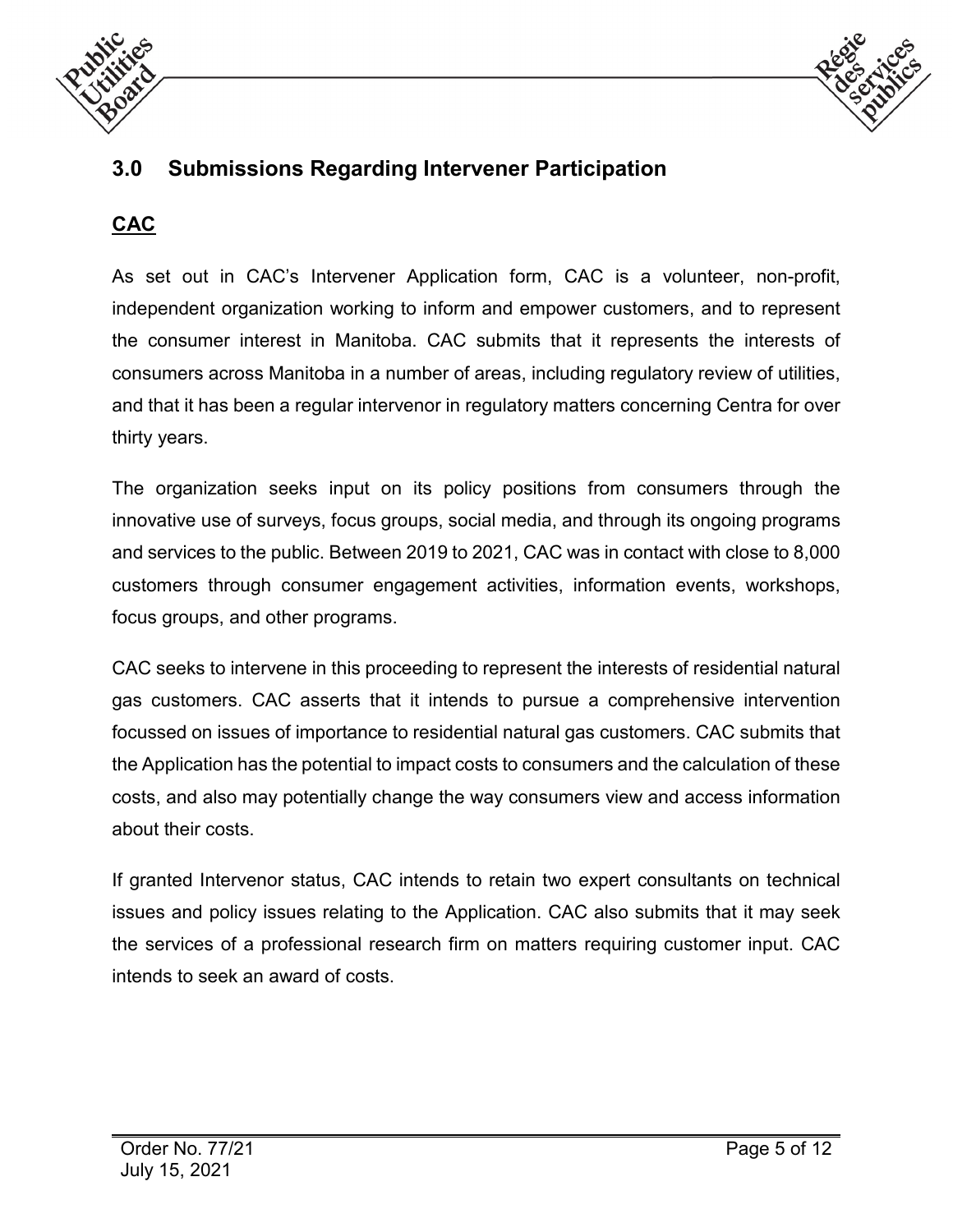



### **Direct Energy**

Direct Energy is a registered natural gas marketer in Manitoba. In its Intervener Application form, Direct Energy states that it serves commercial gas sites in Manitoba.

Direct Energy asserts that it is directly affected by the Board's decision in this proceeding on the basis that Centra has requested Board approval for the migration of the delivery point from Empress to the AECO/NIT ("AECO") gas hub for the Western Transportation Service ("WTS"). If the Board approves this request, WTS marketers, such as Direct Energy, will deliver their gas to Centra at AECO instead of at Empress. Direct Energy submits that it is directly affected by this proposed change. Direct Energy also asserts that it seeks to fully assess Centra's Application.

Direct Energy does not intend to seek an award of costs.

#### **Centra**

In its written comments in response to the Intervener Applications filed by CAC and Direct Energy, Centra states that it does not object to Direct Energy's proposed intervention. With respect to CAC's Intervener Application, Centra raises several concerns.

First, Centra submits that CAC's Application is incomplete because CAC fails to provide the current number of members within CAC's organization. Second, Centra asserts that CAC fails to specify any key issues within Centra's Application that are of significant concern to CAC's members. Centra notes that CAC representatives participated in the stakeholder engagement and consultation on customer research that Centra conducted prior to filing the Application.

Third, Centra notes that CAC seeks to evaluate the potential impact on costs to consumers and how customers can view or access information about costs. Centra submits that it is not seeking approval of rates as part of its Application, and that CAC's Executive Director was involved in Centra's customer research and Centra incorporated feedback received from CAC.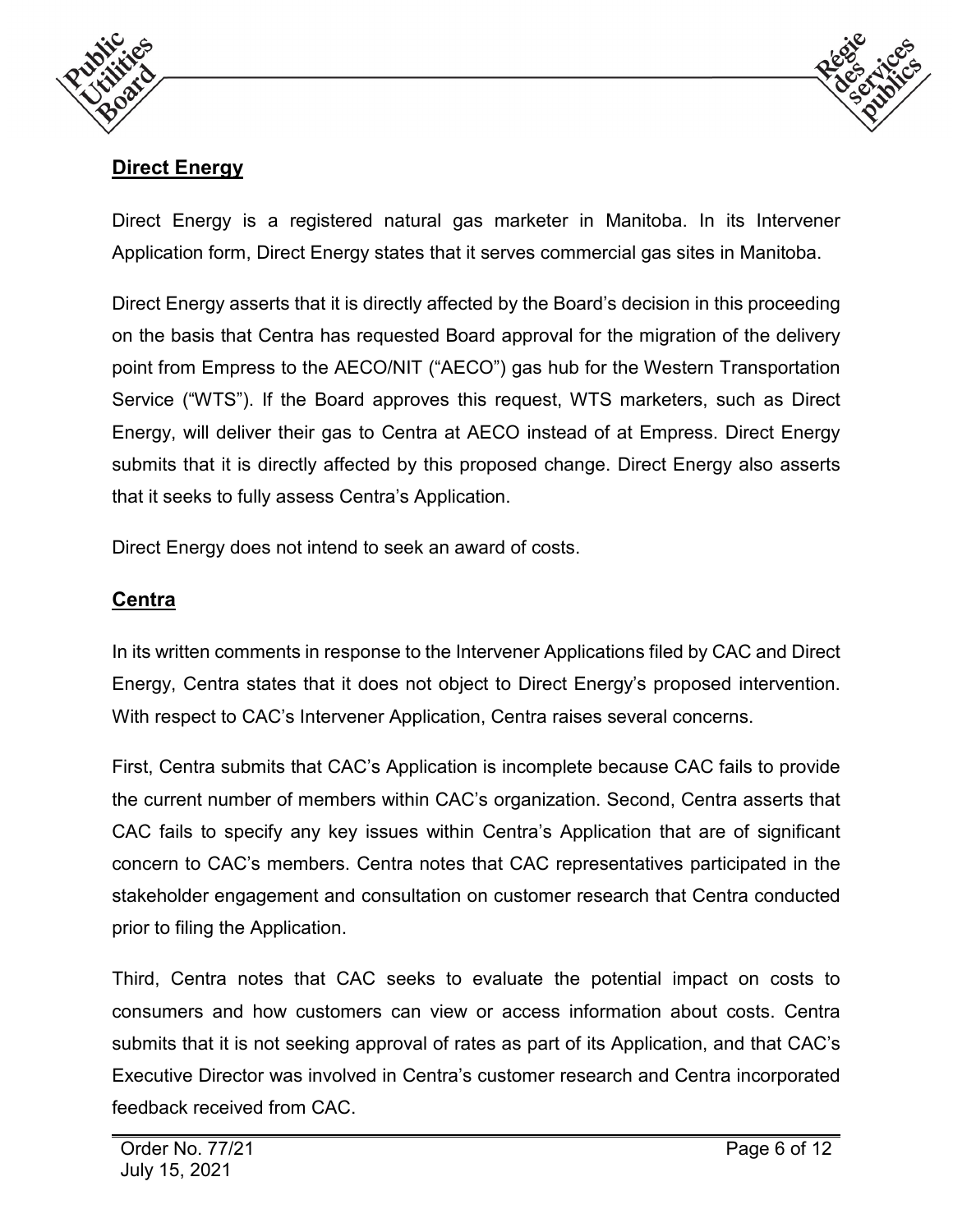



Fourth, Centra notes that CAC proposes to engage two expert consultants to evaluate policy issues and technical issues. Centra submits that no specific policy or technical issues have been identified by CAC and that retaining two consultants is excessive given the limited scope of the Application.

Finally, Centra takes issue with CAC's statement that it may retain a professional research firm on matters requiring customer input. Centra points out that it retained a research firm to undertake market research, and that CAC's Executive Director reviewed the focus group approach, provided input, and expressed no significant concern with the approach. Centra submits that it would amount to unnecessary and expensive duplication if CAC sought services of a professional research firm.

#### **CAC's Reply**

As indicated above, in response to the concerns raised by Centra, CAC provided additional submissions to the Board. CAC noted that it had unintentionally failed to include the approximate number of its customer contacts (8,000) between 2019-2021 in its Intervener Application.

CAC also clarified that the issue of how customers see information on their bills and how they access information is of key importance to CAC. Further, CAC noted that no issues list has been prepared and that as such, its submissions were based on a high-level understanding of the material. In addition, CAC submits that while pre-application engagement of stakeholders is appreciated by CAC, it should not preclude CAC's ability to test issues and finalize its positions during the Board proceeding.

CAC also submits that although impacts on rates are anticipated to be minimal, there is some impact regarding the reduction proposed to the Interruptible class, which impacts all classes.

With respect to the retaining of two consultants, CAC notes that it is aware of the Board's criteria for interventions and costs awards and intends to avoid the duplication of effort between experts.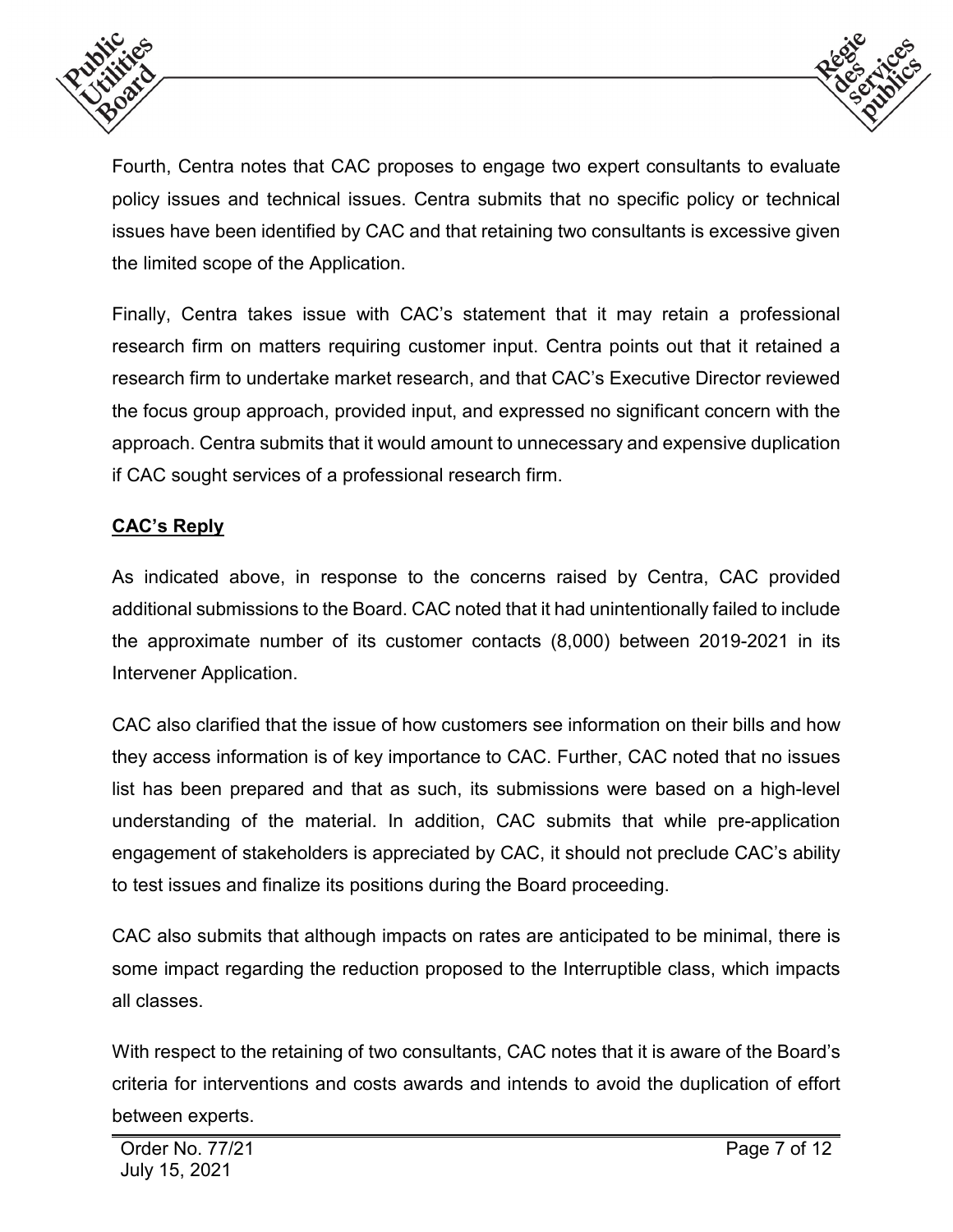



Regarding its intention to potentially retain a research firm, CAC submits that it was involved in pre-application and consultation, but noted some process concerns. CAC states that it intends to retain a research firm if the report prepared by the research firm engaged by Centra reflects the process concerns observed by CAC or if CAC believes additional engagement was warranted.

### **4.0 Board Findings**

#### **Intervener Applications**

The Board approves the participation of Interveners in order to assist the Board in its understanding of the issues relating to Centra's Application. Approved Interveners are required to actively participate in the hearing process. Interveners are also required to introduce information that adds to the Board's understanding of the issues, and to avoid duplication. Failure to add value to the process or to avoid duplication will have cost consequences. While the Board notes that Direct Energy has indicated that it is not seeking an award of costs for its proposed intervention, Direct Energy is also required to add value to the process and to avoid duplication with CAC on matters of evidence and the testing of issues.

The Board has considered the Applications to Intervene submitted and approves separate Intervener status for CAC and Direct Energy.

Eligibility for costs awards will be governed by the Board's Interim Intervener Costs Policy, available on the Board's website. Interveners who intend to seek costs for their participation in the Application are to, within 10 days of the issuance of this Order, submit their detailed cost estimates for their interventions, including consultants and expert witnesses. Interveners are to use the fillable Excel spreadsheet available on the Board's website for preparing and filing cost estimates and applications for cost awards. Cost estimates that are incomplete or prepared improperly will be returned to the Intervener.

The filing of Intervener cost estimates does not guarantee or disqualify an Intervener from eligibility for a cost award. All cost awards are in the sole discretion of the Board and all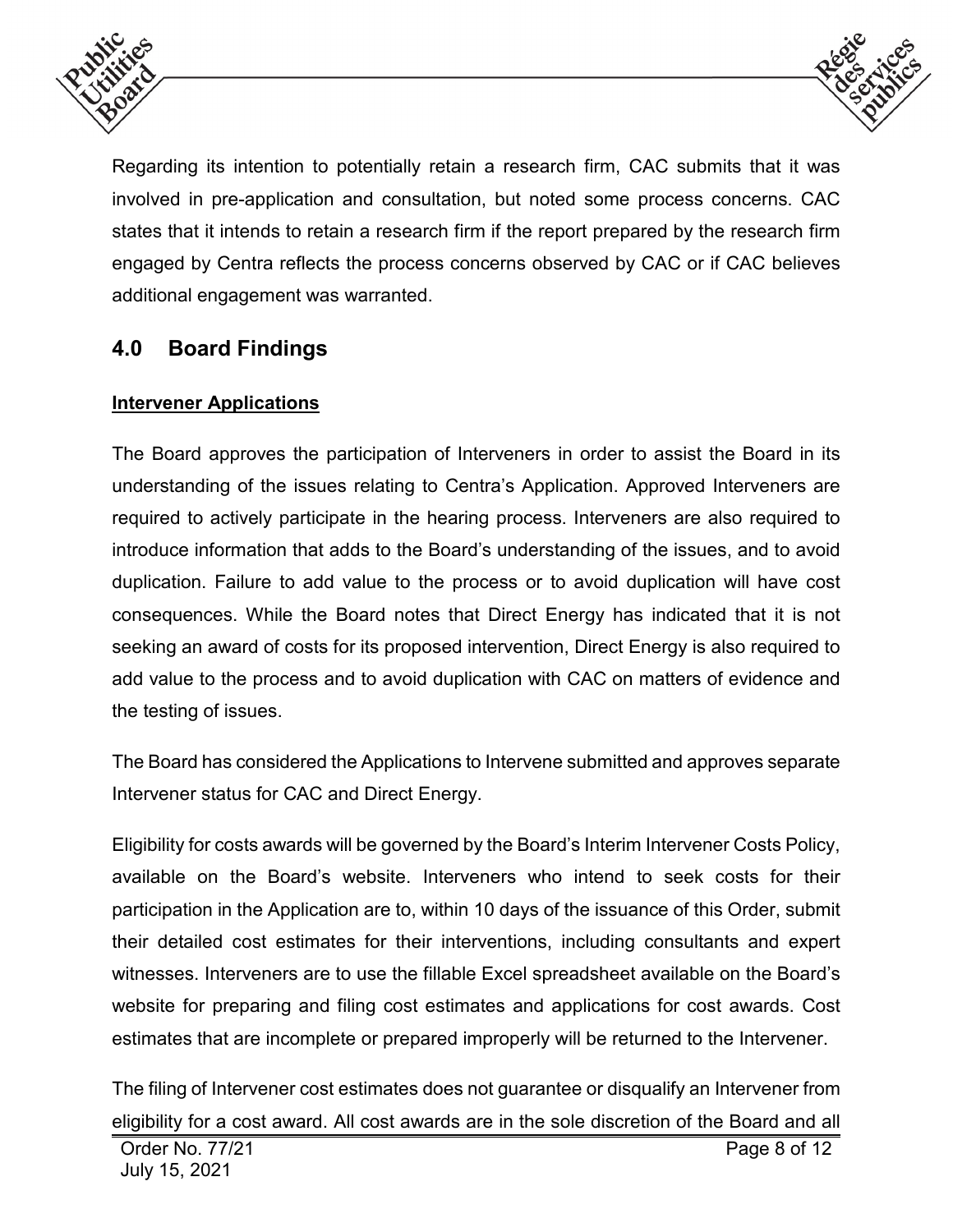



applications for cost awards will be considered by the Board in accordance with the criteria set out in Section 3.0 of the Interim Intervener Costs Policy.

Should any approved Intervener seeking an award of costs determine that its scope of participation in the proceeding or its final cost application will deviate or differ materially from its cost estimate, the Intervener is to notify the Board staff forthwith. Such deviations will be considered by the Board after the hearing when it evaluates the contributions made by interveners.

#### **Centra's Confidentiality Motion**

Centra filed with the Board a proposed redacted public version and an unredacted version of its Application. In the filing of its Application, Centra requested that the Board receive the redacted portions of its Application in confidence pursuant to Rule 13(2) of the Board's *Rules of Practice and Procedure*.

Centra's grounds for seeking specific information not to be placed on public record were coded in its Redaction Criteria and identified adjacent to the proposed confidential information in Centra's Application. Centra publicly filed its Redaction Criteria with the filing of the Application.

In further support of its request pursuant to Rule 13(2), Centra submitted that the current unlimited pricing discretion afforded to TransCanada Pipelines Limited ("TCPL") in establishing short-term firm and interruptible transportation bid floors on the Canadian Mainline has caused Centra to consider historical and forecast annual gas supply and gas cost information as commercially sensitive. Centra is concerned that public disclosure of certain information, including information on Centra's transactions, commercial arrangements, and operations, will expose Centra and its ratepayers to increased costs and irreparable harm by virtue of Centra being a captive shipper on the Canadian Mainline. If this confidential information was to become public, Centra submits the potential for adverse pricing activity by market participants will result to the detriment of Centra. Consequently, the Utility submits its competitive market position is reasonably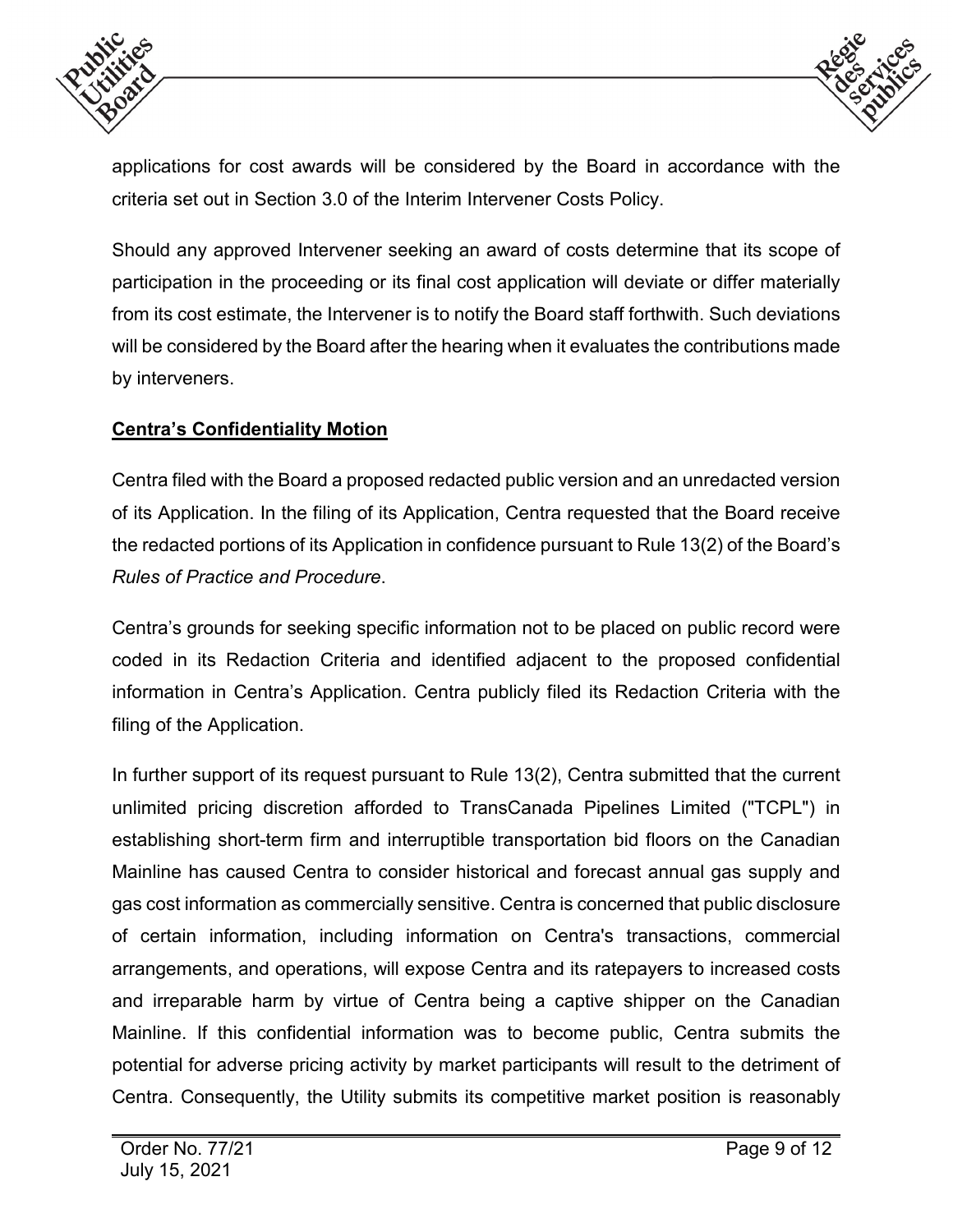



expected to be prejudiced by public disclosure of this confidential information, including the potential for material cost increases to Centra and its ratepayers.

The Board accepts Centra's submissions regarding its Rule 13(2) request and the Board has determined that the proposed redacted information will be held in confidence by the Board pursuant to Rule 13(2)(a) and (b). The Board finds that the proposed redacted information is consistent with information that the Board has previously received in confidence in past proceedings. The Board is satisfied that holding this information in confidence outweighs the public interest in disclosure of this information.

To the extent access to confidential information is sought by approved Interveners, Interveners need to first communicate with Centra to resolve the disclosure issues. If disclosure issues are unable to be resolved by communication with Centra, the Board will adjudicate any requests for access by Interveners to confidential information. That said, the Board notes that the information redacted by Centra may not be required for Interveners to participate fully in the proceeding, and that as such, Intervener access to this information may not be necessary.

#### **Timeline for Information Requests**

In Order 69/21, the Board directed that one round of Information Requests be held to streamline the proceedings. The Board stated that it would file its Information Requests with Centra first, and would schedule timelines for approved Interveners to pose their Information Requests of Centra, Centra's response, and the filing of Intervener evidence and any rebuttal evidence.

The Board will file its Information Requests with Centra by July 16, 2021. The Board directs approved Interveners to file their Information Requests of Centra by July 23, 2021. The Board directs Centra to file their responses to the Information Requests posed by the Board and approved Interveners by August 13, 2021. A table setting out these dates is provided below: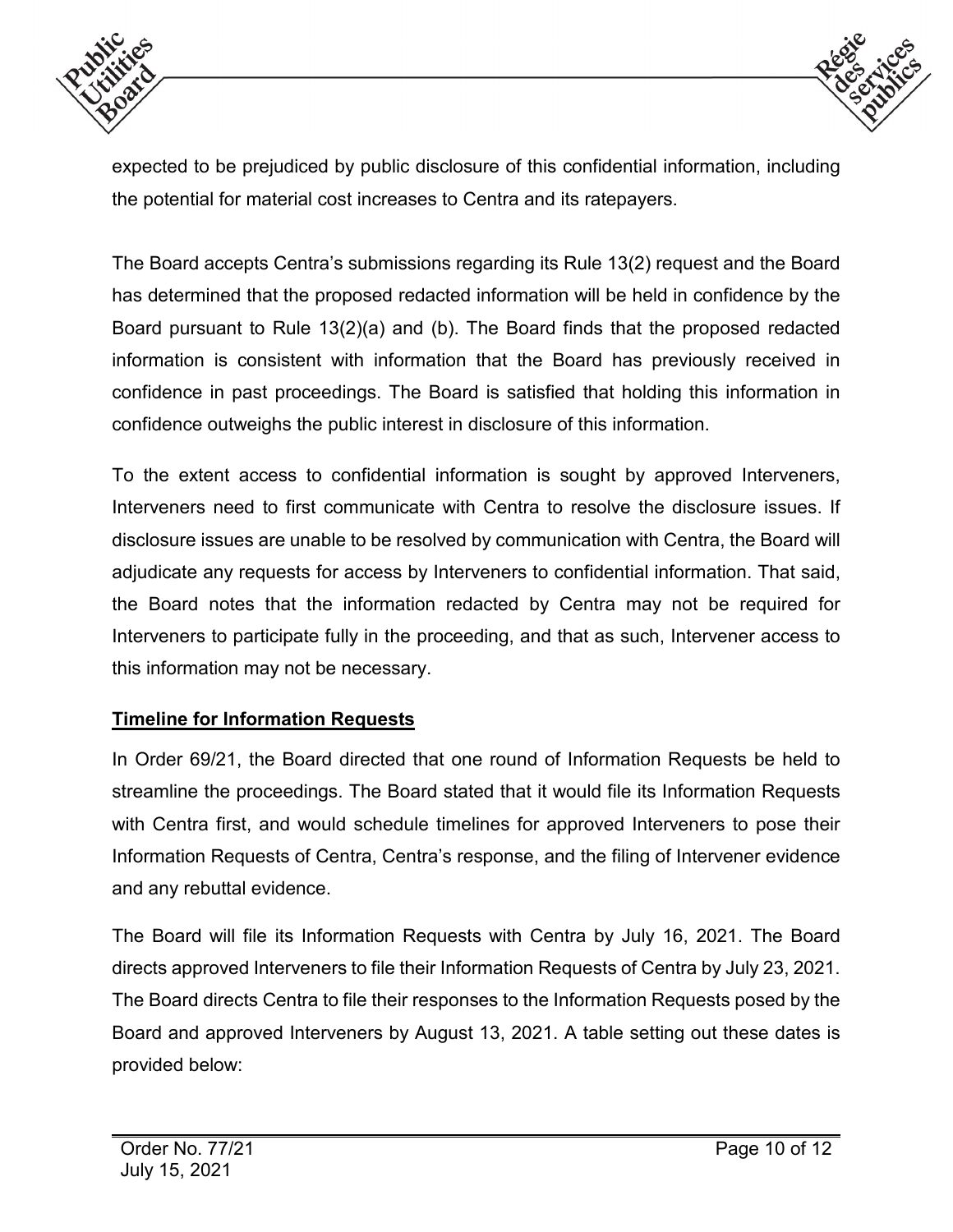



| Item                                      | <b>Deadline</b> |
|-------------------------------------------|-----------------|
| Board Information Requests to Centra      | July 16, 2021   |
| Intervener Information Requests to Centra | July 23, 2021   |
| Centra Responses to Information Requests  | August 13, 2021 |

Interveners are to advise the Board as soon as they determine, or no later than August 16, 2021, whether they intend to file evidence. The timelines for filing Intervener evidence, posing Information Requests to Interveners, and the filing of any rebuttal evidence from Centra will be scheduled at a later date depending on whether Interveners file evidence.

Any questions of clarification are to be directed to the Board in writing for response.